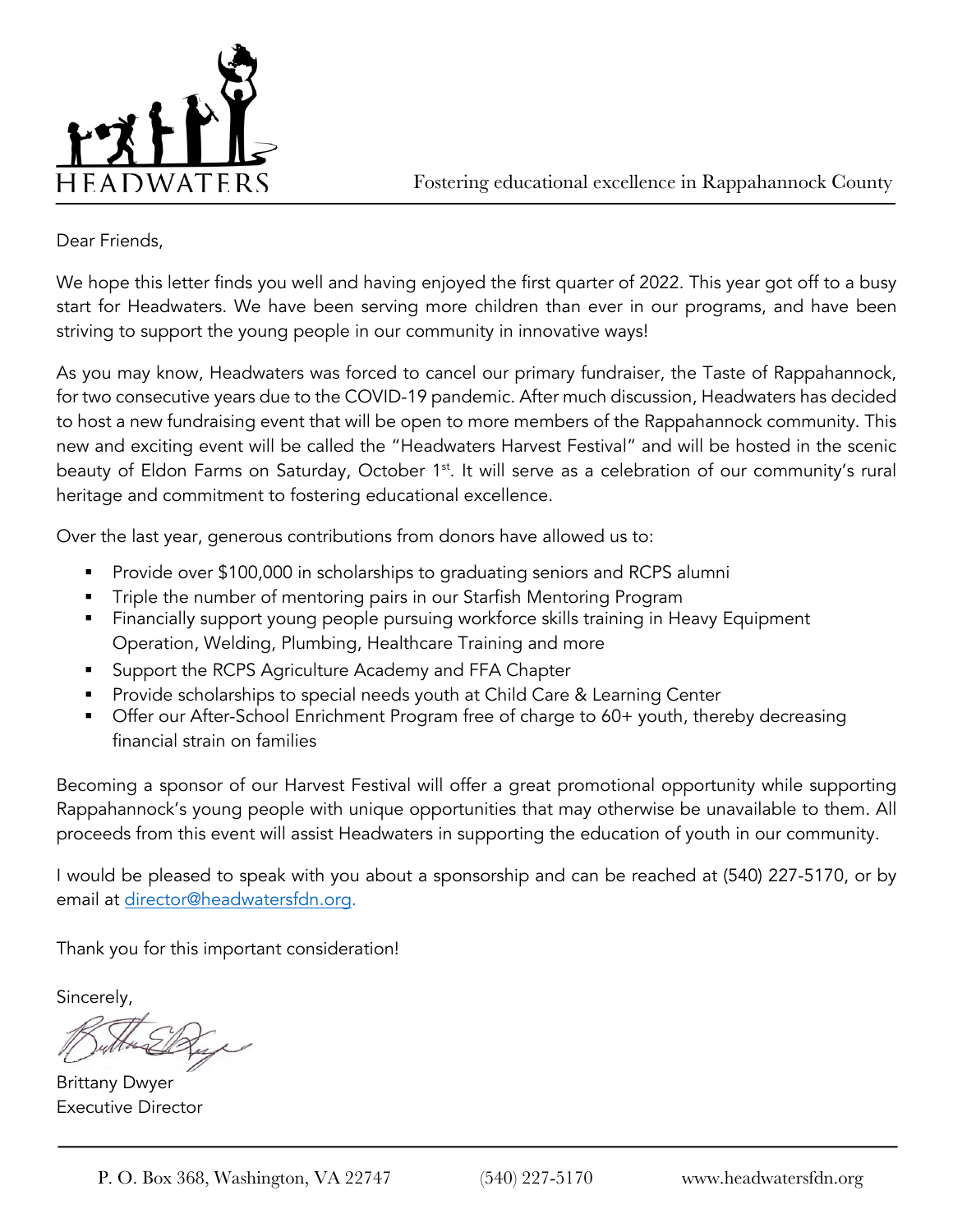

# SPONSORSHIP OPPORTUNITIES

Please join us on Saturday, October 1, 2022 from 10 a.m. – 5 p.m. at Eldon Farms to celebrate Headwaters' first-ever Harvest Festival!

### All sponsors will receive:

- Logo on the Headwaters Foundation website for one year
- Recognition on our social media platforms
- Shoutout in Headwaters' Annual Report, which is mailed to over 500 individuals
- An extra dose of happiness knowing your dollars will impact nearly 100% of children in Rappahannock County Public Schools

# "Platinum Apple" Sponsor: \$10,000

- items detailed in the "all sponsors will receive" category above
- 20 tickets for you and your friends to attend this event
- a large banner with your name/logo on the main event tent
- a \$1,000 one-time scholarship will be given in your name to a graduating senior at RCHS
- 20 tickets will be given to children and families in the community that cannot afford to attend this event

# "Golden Apple" Sponsor: \$5,000

- items detailed in the "all sponsors will receive" category above
- 10 tickets for you and your friends to attend this event
- a large banner with your name/logo at the event
- 10 tickets will be given to children and families in the community that cannot afford to attend this event

#### "Silver Apple" Sponsor: \$2,500

- items detailed in the "all sponsors will receive" category above
- 6 tickets for you and your friends to attend this event
- a medium banner with your name/logo at the event
- 6 tickets will be given to children and families in the community that cannot afford to attend this event

# "Bronze Apple" Sponsor: \$1,000

- items detailed in the "all sponsors will receive" category above
- 4 tickets for you and your friends to attend this event

Please select your sponsorship level on the attached form and return to Headwaters no later than Friday, August 26, 2022.